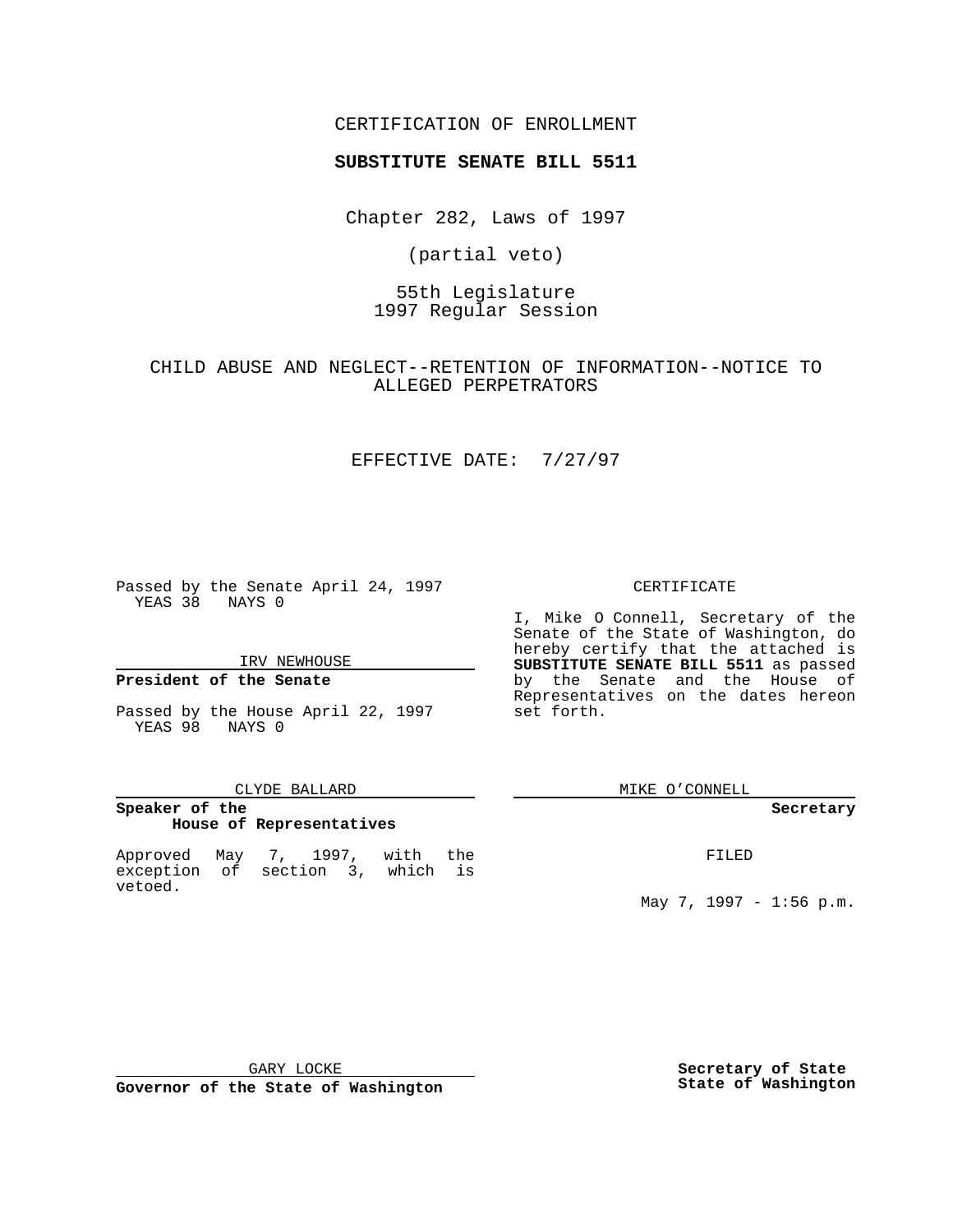## **SUBSTITUTE SENATE BILL 5511** \_\_\_\_\_\_\_\_\_\_\_\_\_\_\_\_\_\_\_\_\_\_\_\_\_\_\_\_\_\_\_\_\_\_\_\_\_\_\_\_\_\_\_\_\_\_\_

\_\_\_\_\_\_\_\_\_\_\_\_\_\_\_\_\_\_\_\_\_\_\_\_\_\_\_\_\_\_\_\_\_\_\_\_\_\_\_\_\_\_\_\_\_\_\_

### AS AMENDED BY THE HOUSE

Passed Legislature - 1997 Regular Session

#### **State of Washington 55th Legislature 1997 Regular Session**

**By** Senate Committee on Human Services & Corrections (originally sponsored by Senators Stevens, Hargrove, Zarelli, Haugen, Benton, Strannigan, Rasmussen, Hochstatter, Schow and Goings)

Read first time 02/28/97.

 AN ACT Relating to child abuse and neglect information; amending RCW 26.44.100 and 26.44.020; and adding new sections to chapter 26.44 RCW.

BE IT ENACTED BY THE LEGISLATURE OF THE STATE OF WASHINGTON:

 NEW SECTION. **Sec. 1.** A new section is added to chapter 26.44 RCW to read as follows:

 To protect the privacy in reporting and the maintenance of reports of nonaccidental injury, neglect, death, sexual abuse, and cruelty to children by their parents, and to safeguard against arbitrary, malicious, or erroneous information or actions, the department shall not maintain information related to unfounded referrals in files or reports of child abuse or neglect for longer than six years except as provided in this section.

 At the end of six years from receipt of the unfounded report, the information shall be purged unless an additional report has been received in the intervening period.

 **Sec. 2.** RCW 26.44.100 and 1993 c 412 s 17 are each amended to read as follows: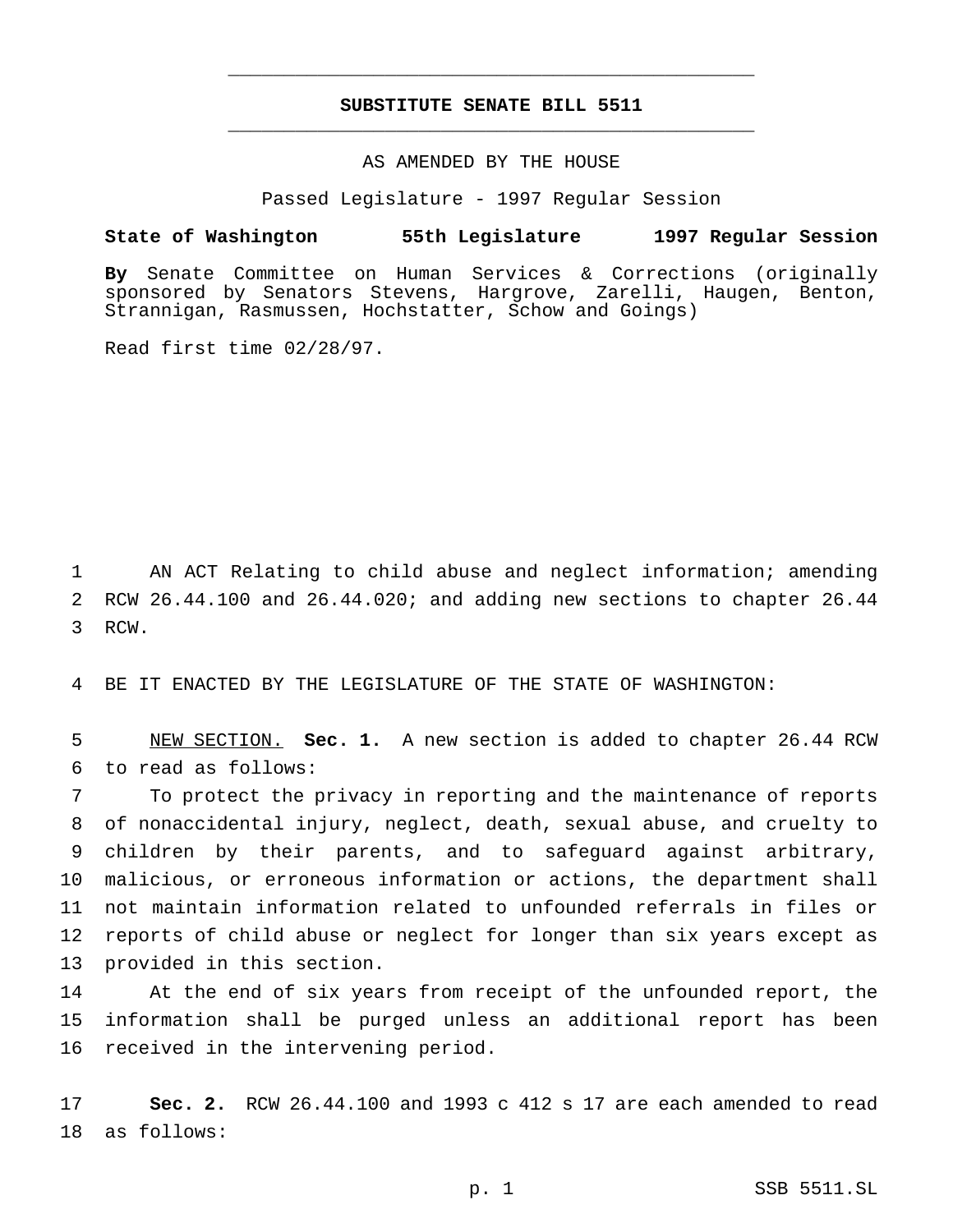1 (1) The legislature finds parents and children often are not aware of their due process rights when agencies are investigating allegations of child abuse and neglect. The legislature reaffirms that all citizens, including parents, shall be afforded due process, that protection of children remains the priority of the legislature, and that this protection includes protecting the family unit from unnecessary disruption. To facilitate this goal, the legislature wishes to ensure that parents and children be advised in writing and orally, if feasible, of their basic rights and other specific information as set forth in this chapter, provided that nothing contained in this chapter shall cause any delay in protective custody action.

 (2) The department shall notify the alleged perpetrator of the 14 allegations of child abuse and neglect at the earliest possible point 15 in the investigation that will not jeopardize the safety and protection 16 of the child or the investigation process.

 Whenever the department completes an investigation of a child abuse 18 or neglect report under chapter 26.44 RCW, the department shall notify 19 the alleged perpetrator of the report and the department's investigative findings. The notice shall also advise the alleged perpetrator that:

 (a) A written response to the report may be provided to the department and that such response will be filed in the record following 24 receipt by the department;

 (b) Information in the department's record may be considered in subsequent investigations or proceedings related to child protection or 27 child custody;

 (c) There is currently information in the department's record that may be considered in determining that the person is disqualified from being licensed to provide child care, employed by a licensed child care 31 agency, or authorized by the department to care for children; and

 (d) A person who has demonstrated a good-faith desire to work in a licensed agency may request an informal meeting with the department to have an opportunity to discuss and contest the information currently in the record.

 (3) The notification required by this section shall be made by 37 regular mail to the person's last known address.

(4) The duty of notification created by this section is subject to

the ability of the department to ascertain the location of the person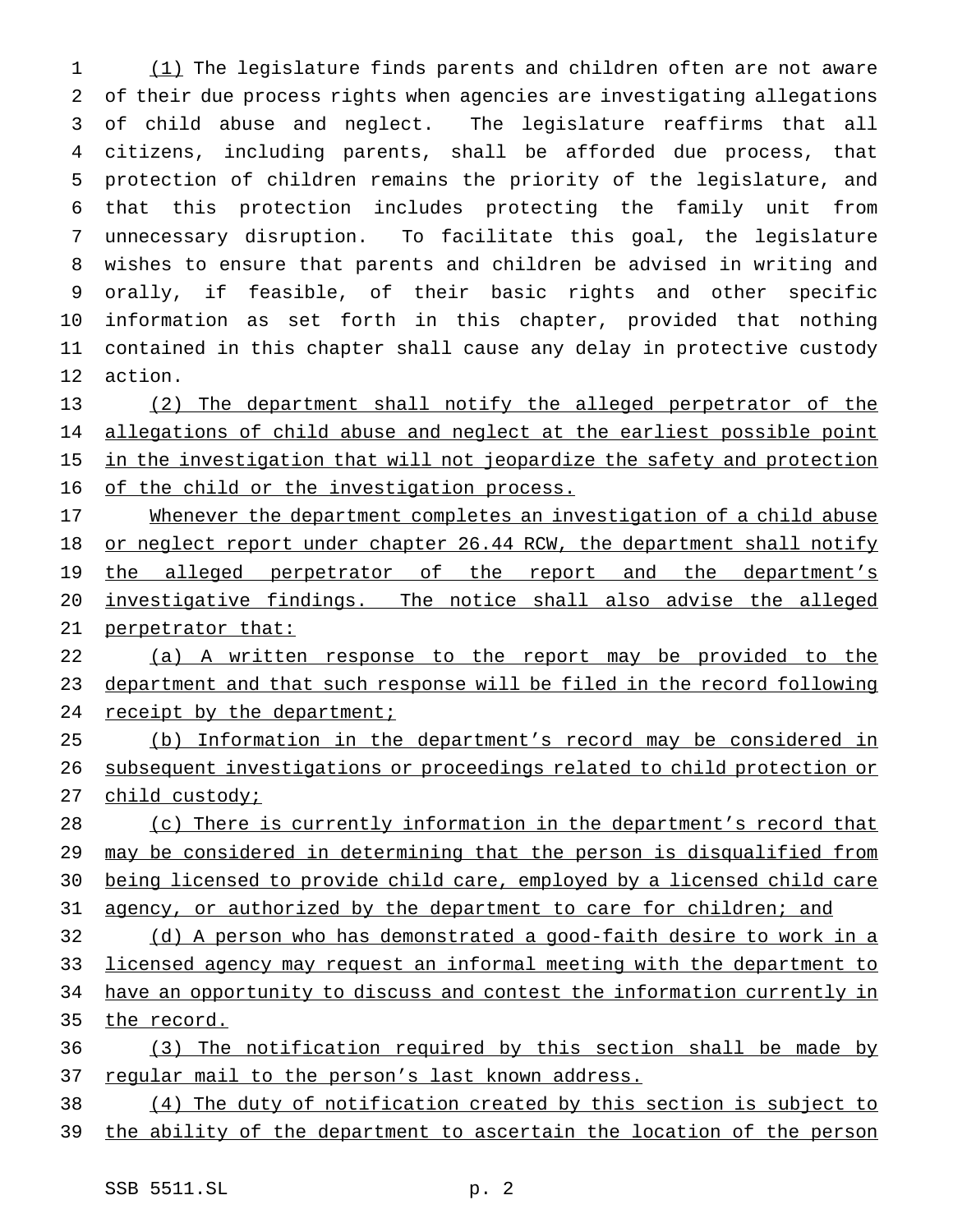1 to be notified. The department shall exercise reasonable, good-faith efforts to ascertain the location of persons entitled to notification

under this section.

4 \*NEW SECTION. Sec. 3. A new section is added to chapter 26.44 RCW to read as follows:

 The department shall report annually to the legislature on the number of reports determined to be unfounded and the percentage of unfounded reports compared to the total number of reports received by the department. The department shall also report annually on the number of files or reports from which unfounded information was purged. **\*Sec. 3 was vetoed. See message at end of chapter.**

 Sec. 4. RCW 26.44.020 and 1996 c 178 s 10 are each amended to read as follows:

For the purpose of and as used in this chapter:

 (1) "Court" means the superior court of the state of Washington, juvenile department.

 (2) "Law enforcement agency" means the police department, the prosecuting attorney, the state patrol, the director of public safety, or the office of the sheriff.

 (3) "Practitioner of the healing arts" or "practitioner" means a person licensed by this state to practice podiatric medicine and surgery, optometry, chiropractic, nursing, dentistry, osteopathic medicine and surgery, or medicine and surgery or to provide other health services. The term "practitioner" shall include a duly accredited Christian Science practitioner: PROVIDED, HOWEVER, That a person who is being furnished Christian Science treatment by a duly accredited Christian Science practitioner shall not be considered, for that reason alone, a neglected person for the purposes of this chapter. (4) "Institution" means a private or public hospital or any other

facility providing medical diagnosis, treatment or care.

 (5) "Department" means the state department of social and health services.

 (6) "Child" or "children" means any person under the age of eighteen years of age.

 (7) "Professional school personnel" shall include, but not be limited to, teachers, counselors, administrators, child care facility personnel, and school nurses.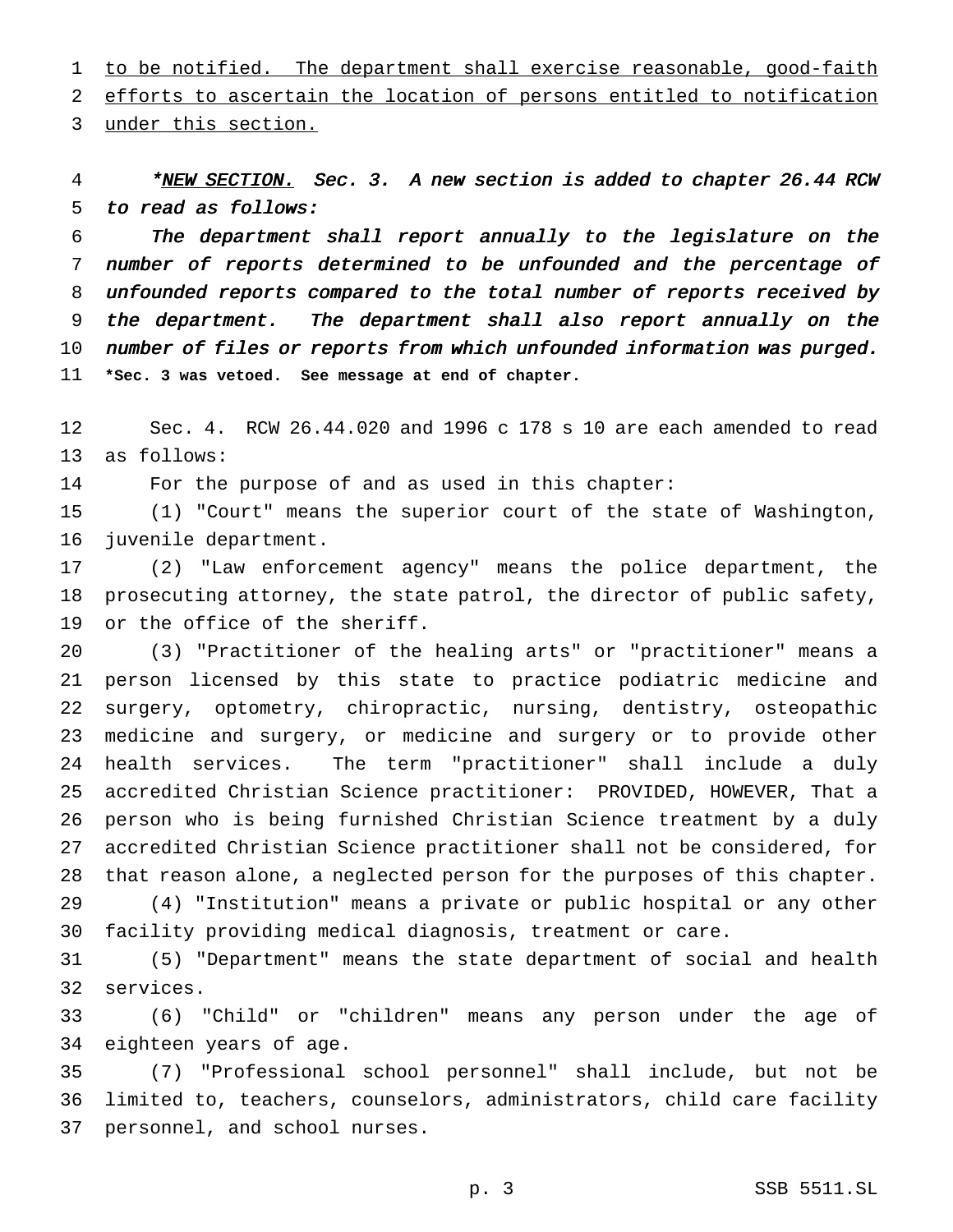(8) "Social service counselor" shall mean anyone engaged in a professional capacity during the regular course of employment in encouraging or promoting the health, welfare, support or education of children, or providing social services to adults or families, including mental health, drug and alcohol treatment, and domestic violence programs, whether in an individual capacity, or as an employee or agent of any public or private organization or institution.

 (9) "Psychologist" shall mean any person licensed to practice psychology under chapter 18.83 RCW, whether acting in an individual capacity or as an employee or agent of any public or private organization or institution.

 (10) "Pharmacist" shall mean any registered pharmacist under the provisions of chapter 18.64 RCW, whether acting in an individual capacity or as an employee or agent of any public or private organization or institution.

 (11) "Clergy" shall mean any regularly licensed or ordained minister, priest or rabbi of any church or religious denomination, whether acting in an individual capacity or as an employee or agent of any public or private organization or institution.

 (12) "Abuse or neglect" shall mean the injury, sexual abuse, sexual exploitation, negligent treatment, or maltreatment of a child, adult dependent, or developmentally disabled person by any person under circumstances which indicate that the child's or adult's health, welfare, and safety is harmed. An abused child is a child who has been subjected to child abuse or neglect as defined herein.

 (13) "Child protective services section" shall mean the child protective services section of the department.

 (14) "Adult dependent persons" shall be defined as those persons over the age of eighteen years who have been found to be legally incompetent or disabled pursuant to chapter 11.88 RCW.

 (15) "Sexual exploitation" includes: (a) Allowing, permitting, or encouraging a child to engage in prostitution by any person; or (b) allowing, permitting, encouraging, or engaging in the obscene or pornographic photographing, filming, or depicting of a child by any person.

 (16) "Negligent treatment or maltreatment" means an act or omission which evidences a serious disregard of consequences of such magnitude as to constitute a clear and present danger to the child's health, welfare, and safety.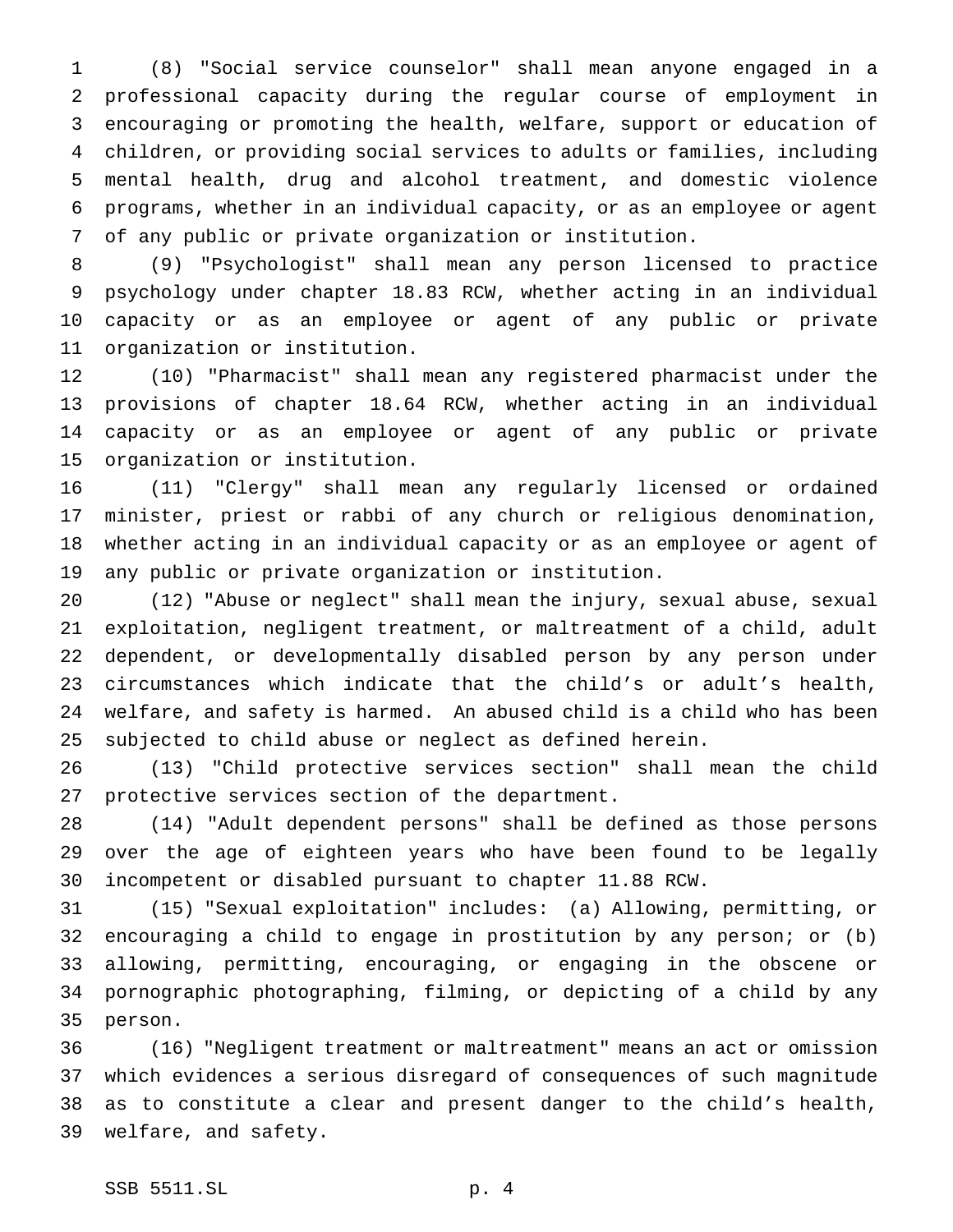(17) "Developmentally disabled person" means a person who has a disability defined in RCW 71A.10.020.

 (18) "Child protective services" means those services provided by the department designed to protect children from child abuse and neglect and safeguard the general welfare of such children and shall include investigations of child abuse and neglect reports, including reports regarding child care centers and family child care homes, and the development, management, and provision of or referral to services to ameliorate conditions which endanger the welfare of children, the coordination of necessary programs and services relevant to the prevention, intervention, and treatment of child abuse and neglect, and services to children to ensure that each child has a permanent home. In determining whether protective services should be provided, the department shall not decline to provide such services solely because of the child's unwillingness or developmental inability to describe the nature and severity of the abuse or neglect.

 (19) "Malice" or "maliciously" means an evil intent, wish, or design to vex, annoy, or injure another person. Such malice may be inferred from an act done in wilful disregard of the rights of another, or an act wrongfully done without just cause or excuse, or an act or omission of duty betraying a wilful disregard of social duty.

 (20) "Sexually aggressive youth" means a child who is defined in RCW 74.13.075(1)(b) as being a "sexually aggressive youth."

 (21) Unfounded– means available evidence indicates that, more 25 likely than not, child abuse or neglect did not occur.

> Passed the Senate April 24, 1997. Passed the House April 22, 1997. Approved by the Governor May 7, 1997, with the exception of certain items that were vetoed. Filed in Office of Secretary of State May 7, 1997.

Note: Governor's explanation of partial veto is as follows:

 "I am returning herewith, without my approval as to section 3, Substitute Senate Bill No. 5511 entitled:

"AN ACT Relating to child abuse and neglect information;"

 Section 3 of SSB 5511 would have required the Department of Social and Health Services to report annually to the legislature on the number of reports of child abuse or neglect determined to be unfounded, and the percentage of unfounded reports compared to the total number of reports received by the Department, and the number of files or reports from which unfounded information was purged.